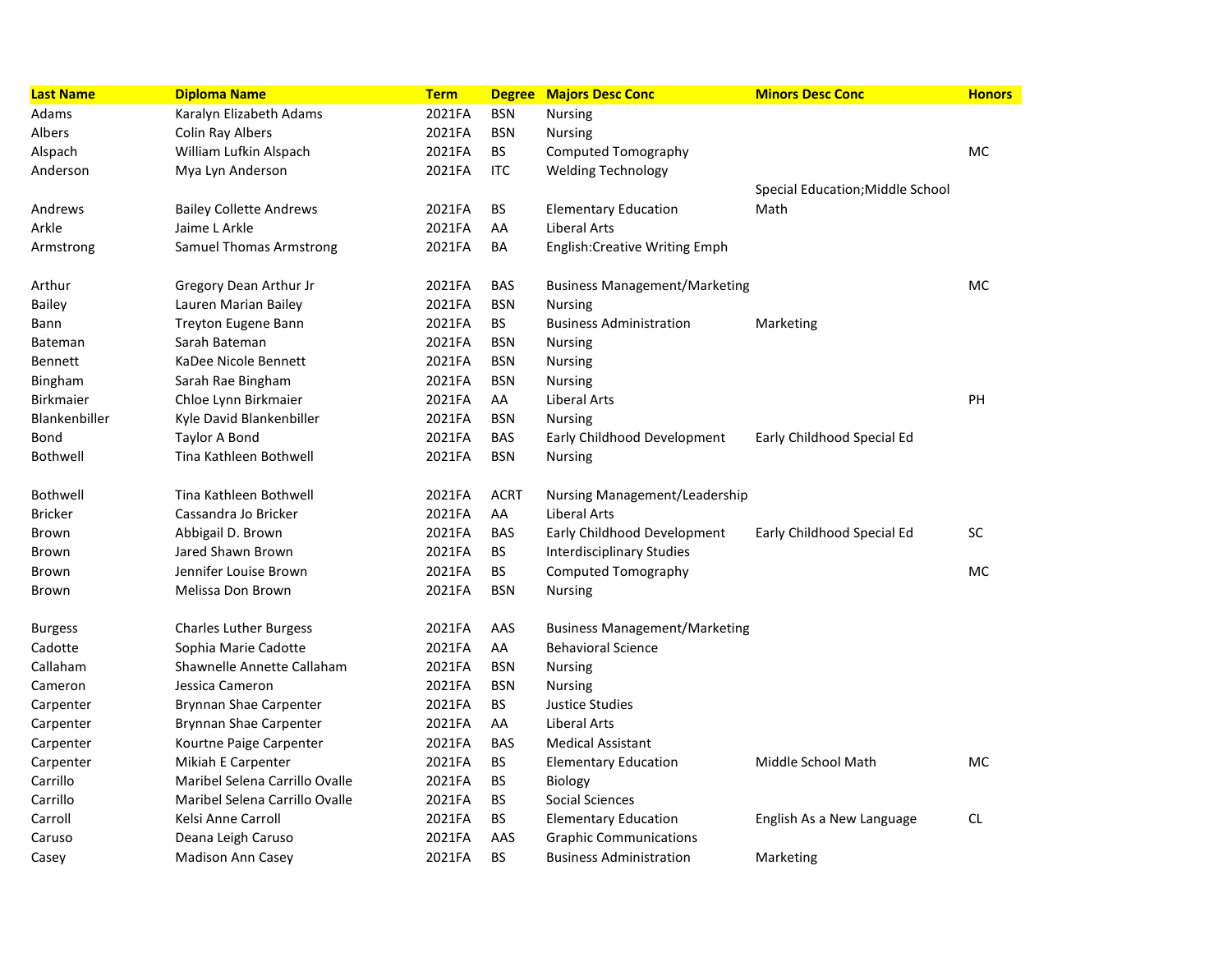| Cervantes | <b>Ashley Cervantes</b>       | 2021FA | <b>BSN</b>  | <b>Nursing</b>                       |                            |     |
|-----------|-------------------------------|--------|-------------|--------------------------------------|----------------------------|-----|
| Cervantes | Jacob Cervantes               | 2021FA | <b>BS</b>   | <b>Business Administration</b>       |                            |     |
| Cervantes | Jacob Cervantes               | 2021FA | AA          | Liberal Arts                         |                            |     |
| Cessnun   | Kyndal Jean Annette Cessnun   | 2021FA | AA          | Liberal Arts                         |                            |     |
| Cessnun   | Kyndal Jean Annette Cessnun   | 2021FA | <b>ACRT</b> | <b>Sports Nutrition</b>              |                            |     |
| Clemm     | Kelsie Anne Clemm             | 2021FA | <b>BAS</b>  | Administrative Management            |                            |     |
| Coates    | <b>Brian Michael Coates</b>   | 2021FA | AAS         | <b>Business Management/Marketing</b> |                            |     |
| Cockrell  | Monica Jean Cockrell          | 2021FA | <b>BSN</b>  | <b>Nursing</b>                       |                            |     |
| Cole      | Anthony Joseph Cole           | 2021FA | AA          | Liberal Arts                         |                            |     |
| Collins   | Keely Rose Collins            | 2021FA | AAS         | <b>Hospitality Management</b>        |                            |     |
| Compher   | Marilee Hunter Compher        | 2021FA | BS          | <b>Justice Studies</b>               |                            |     |
| Cook      | Erica Lee Cook                | 2021FA | <b>BSN</b>  | <b>Nursing</b>                       |                            |     |
| Coon      | Emily May Coon                | 2021FA | <b>BSN</b>  | <b>Nursing</b>                       |                            | CL. |
| Corrigan  | Cynthia Evelyn Corrigan       | 2021FA | AS          | <b>Business Administration</b>       |                            | PH  |
| Cossairt  | Colby Wayne Cossairt          | 2021FA | BS.         | <b>Business Administration</b>       | Marketing                  |     |
| Cranston  | Miranda Jade Cranston         | 2021FA | BS          | <b>Elementary Education</b>          | Literacy                   |     |
| Crocker   | Aunamarie Crocker             | 2021FA | <b>BSW</b>  | Social Work                          |                            |     |
| Cruser    | <b>Emily A Cruser</b>         | 2021FA | AA          | <b>Behavioral Science</b>            |                            |     |
| Curry     | Mark R Curry                  | 2021FA | BS          | <b>Computed Tomography</b>           |                            |     |
| Curtis    | <b>Brianne Shandra Curtis</b> | 2021FA | BS          | <b>Computed Tomography</b>           |                            | МC  |
| Dahlen    | Desa Rae Dahlen               | 2021FA | <b>BS</b>   | <b>Elementary Education</b>          | Literacy                   | CL. |
| Dahlquist | <b>Madison Lee Dahlquist</b>  | 2021FA | <b>BSN</b>  | <b>Nursing</b>                       |                            |     |
| De Sousa  | Shirlei Pereira De Sousa      | 2021FA | AA          | Liberal Arts: Nat Sciences           |                            |     |
| Dogbey    | Eunice Adzo Dogbey            | 2021FA | <b>BSN</b>  | <b>Nursing</b>                       |                            |     |
| Donohue   | Hannah Corrine Donohue        | 2021FA | BS          | Justice Studies                      |                            |     |
| Duckworth | <b>Brian F Duckworth II</b>   | 2021FA | ВS          | Kinesiology                          |                            |     |
| Eastman   | Denise Mae Eastman            | 2021FA | <b>BSN</b>  | <b>Nursing</b>                       |                            |     |
| Easton    | <b>Emily Jane Easton</b>      | 2021FA | BS          | <b>Elementary Education</b>          | Instructional Technologies |     |
| Eberley   | Sarrah Ann Eberley            | 2021FA | BS.         | <b>Biology</b>                       |                            | CL. |
| Ebert     | <b>Michael Ronald Ebert</b>   | 2021FA | BS.         | Biology                              |                            |     |
| Emery     | Sharlee Michelle Emery        | 2021FA | <b>BSN</b>  | <b>Nursing</b>                       |                            |     |
| Erskine   | Lindsey Beth Erskine          | 2021FA | ВS          | <b>Justice Studies</b>               |                            |     |
| Everhart  | Edwin M. Everhart             | 2021FA | BS          | <b>Communication Arts</b>            | Music                      |     |
| Fanning   | Sarah Jean Fanning            | 2021FA | <b>BAS</b>  | <b>Medical Assistant</b>             |                            |     |
| Ford      | Brianna L Ford                | 2021FA | <b>BAS</b>  | Interdisciplinary                    |                            |     |
| Fox       | Rhiana Jade Fox               | 2021FA | <b>BS</b>   | Justice Studies                      |                            | MC. |
| Gannon    | Hannah Gannon                 | 2021FA | AAS         | <b>Information Technology</b>        |                            |     |
| Gartung   | John Paul Gartung             | 2021FA | ВS          | <b>Business Administration</b>       |                            |     |
| Gentry    | Sheldon Ray Gentry            | 2021FA | BS          | Kinesiology; Sec Education           | Health                     |     |
| George    | Svaya George                  | 2021FA | <b>BSN</b>  | <b>Nursing</b>                       |                            |     |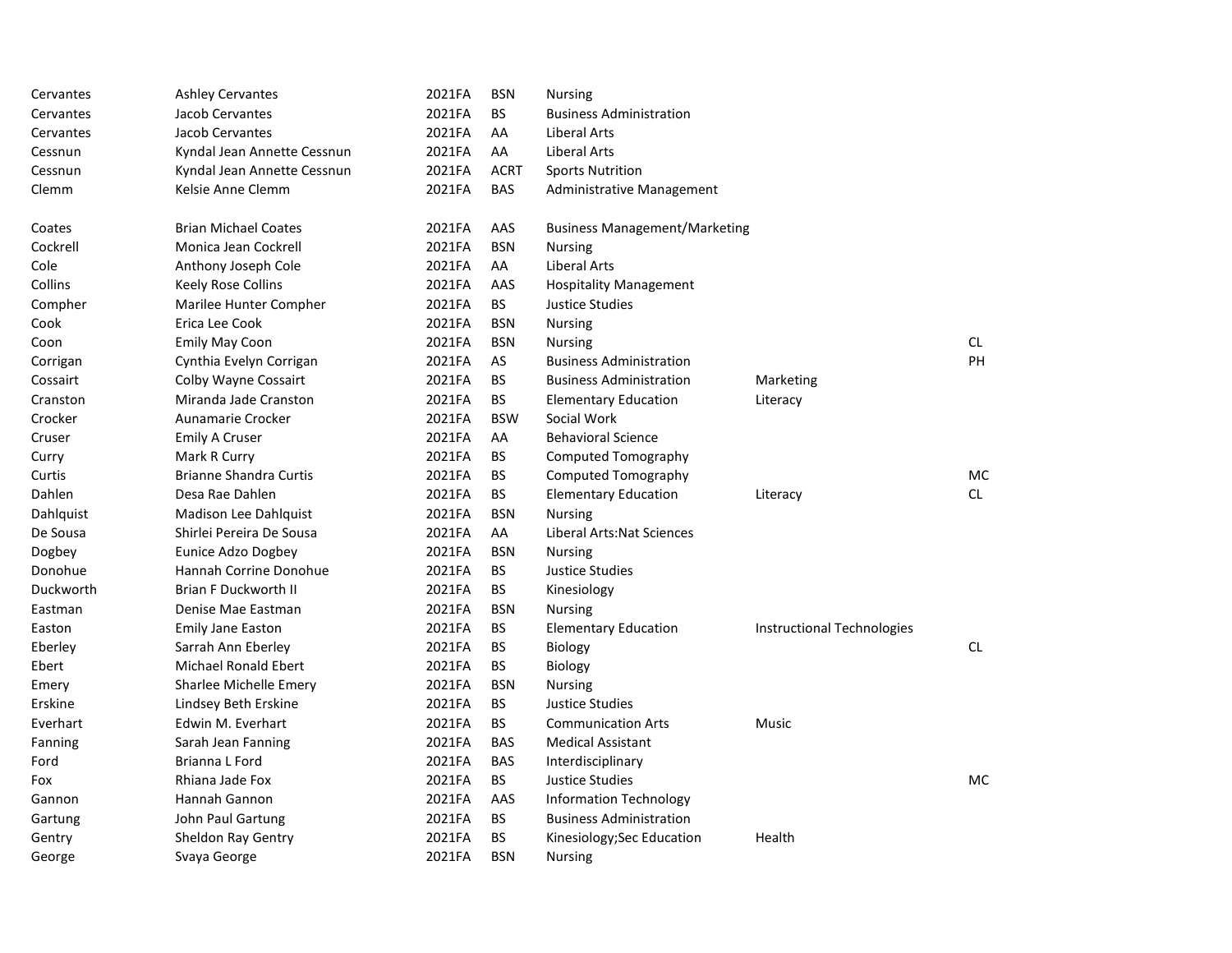| Gibson      | Megan Rae Gibson            | 2021FA | BS         | Kinesiology; Sec Education              | Health               |            |
|-------------|-----------------------------|--------|------------|-----------------------------------------|----------------------|------------|
| Gilbert     | <b>Tristan B Gilbert</b>    | 2021FA | AA         | Liberal Arts                            |                      |            |
| Glaser      | Kayla Meri Glaser           | 2021FA | <b>BSN</b> | <b>Nursing</b>                          | Biology              |            |
| Gomez       | Alyssa Nicole Gomez         | 2021FA | <b>BSN</b> | Nursing                                 |                      | SC         |
| Gonzalez    | Natalie Rose Gonzalez       | 2021FA | <b>BS</b>  | Accounting                              |                      | SC         |
| Gonzalez    | Natalie Rose Gonzalez       | 2021FA | AAS        | <b>Applied Accounting</b>               |                      | PH         |
| Goodson     | Judy Kathleen Goodson       | 2021FA | AAS        | Engineering Tech - Mech                 |                      |            |
| Gorton      | Delaney Jane Gorton         | 2021FA | BA         | English;Sec Education                   |                      | <b>SC</b>  |
| Graves      | Isabella Raeannlynn Graves  | 2021FA | BS         | Psychology                              |                      |            |
| Grebil      | Nicole Diane Grebil         | 2021FA | <b>BSN</b> | <b>Nursing</b>                          |                      | ${\sf CL}$ |
| Green       | Hannah Nicole Green         | 2021FA | <b>BSN</b> | <b>Nursing</b>                          |                      |            |
| Hall        | Patricia Robinson Hall      | 2021FA | <b>BSN</b> | <b>Nursing</b>                          |                      |            |
| Hamilton    | Alysa Hamilton              | 2021FA | BS         | General Studies; Social Sciences        |                      |            |
| Hansen      | McKayla Janis Hansen        | 2021FA | <b>BS</b>  | <b>Elementary Education</b>             | Middle School Math   |            |
| Harba       | Jelena Harba                | 2021FA | <b>BS</b>  | <b>General Studies; Business</b>        | Nonprofit Management |            |
| Harba       | Jelena Harba                | 2021FA | AS         | <b>Business Administration</b>          |                      |            |
| Harmon      | Alexandra Laretta Harmon    | 2021FA | <b>BS</b>  | <b>General Studies; Humanities</b>      |                      |            |
| Harrington  | Natori A. Harrington        | 2021FA | AA         | <b>Liberal Arts</b>                     |                      |            |
| Hathaway    | Gabrielle Eileen Hathaway   | 2021FA | <b>BS</b>  | Earth Science; Sec Education            | Mathematics          | MC         |
| Haynes      | Jonathan Christopher Haynes | 2021FA | <b>BS</b>  | <b>Computer Science</b>                 |                      | SC         |
| Heimgartner | Zachary Ray Heimgartner     | 2021FA | AA         | Liberal Arts: Nat Sciences              |                      |            |
| Henrie      | Andrew William Henrie       | 2021FA | <b>BS</b>  | <b>Business Administration</b>          |                      |            |
| Henry       | Bethany Dawn Henry          | 2021FA | BS         | <b>Elementary Education</b>             | Special Education    | CL         |
| Henson      | Joely Allen Henson          | 2021FA | <b>BSN</b> | Nursing                                 |                      |            |
| Hernandez   | Gabriela Consuelo Hernandez | 2021FA | <b>BSN</b> | <b>Nursing</b>                          |                      | CL         |
| Hersh       | Michaela Gretchen Hersh     | 2021FA | <b>BAS</b> | <b>Graphic Communications</b>           | Communications       | MC         |
| Hill        | Kyle Hill                   | 2021FA | AAS        | <b>Information Technology</b>           |                      |            |
| Hill        | Madeleine Jean Hill         | 2021FA | <b>BSN</b> | <b>Nursing</b>                          |                      |            |
| Hoff        | Brysen Anders Hoff          | 2021FA | <b>BS</b>  | Accounting                              |                      |            |
| Homer       | <b>Taylor Amber Homer</b>   | 2021FA | <b>BSN</b> | <b>Nursing</b>                          |                      | CL.        |
| Hubbard     | Kennedy N. Hubbard          | 2021FA | AA         | Liberal Arts                            |                      |            |
| Hunter      | Andrea Judith Hunter        | 2021FA | <b>BSN</b> | <b>Nursing</b>                          |                      |            |
| Jaeger      | Savannah Jaeger             | 2021FA | BS         | <b>General Studies; Social Sciences</b> |                      |            |
| Jeppson     | Carson Jeffrey Jeppson      | 2021FA | <b>BS</b>  | <b>Biology</b>                          | Spanish              |            |
| Johnson     | Abigail Lynn Johnson        | 2021FA | <b>BS</b>  | <b>Elementary Education</b>             |                      |            |
| Johnson     | Alyssa Nicole Johnson       | 2021FA | <b>BSN</b> | Nursing                                 |                      | MC         |
| Johnson     | Eric Maxwell Johnson        | 2021FA | <b>BSN</b> | Nursing                                 |                      |            |
| Johnson     | Taylor Justine Johnson      | 2021FA | <b>BAS</b> | <b>Applied Accounting</b>               |                      |            |
| Johnston    | Abby Taylor Johnston        | 2021FA | AAS        | <b>Graphic Communications</b>           |                      |            |
| Jones       | Carli M. Jones              | 2021FA | <b>BS</b>  | Kinesiology                             |                      | MC         |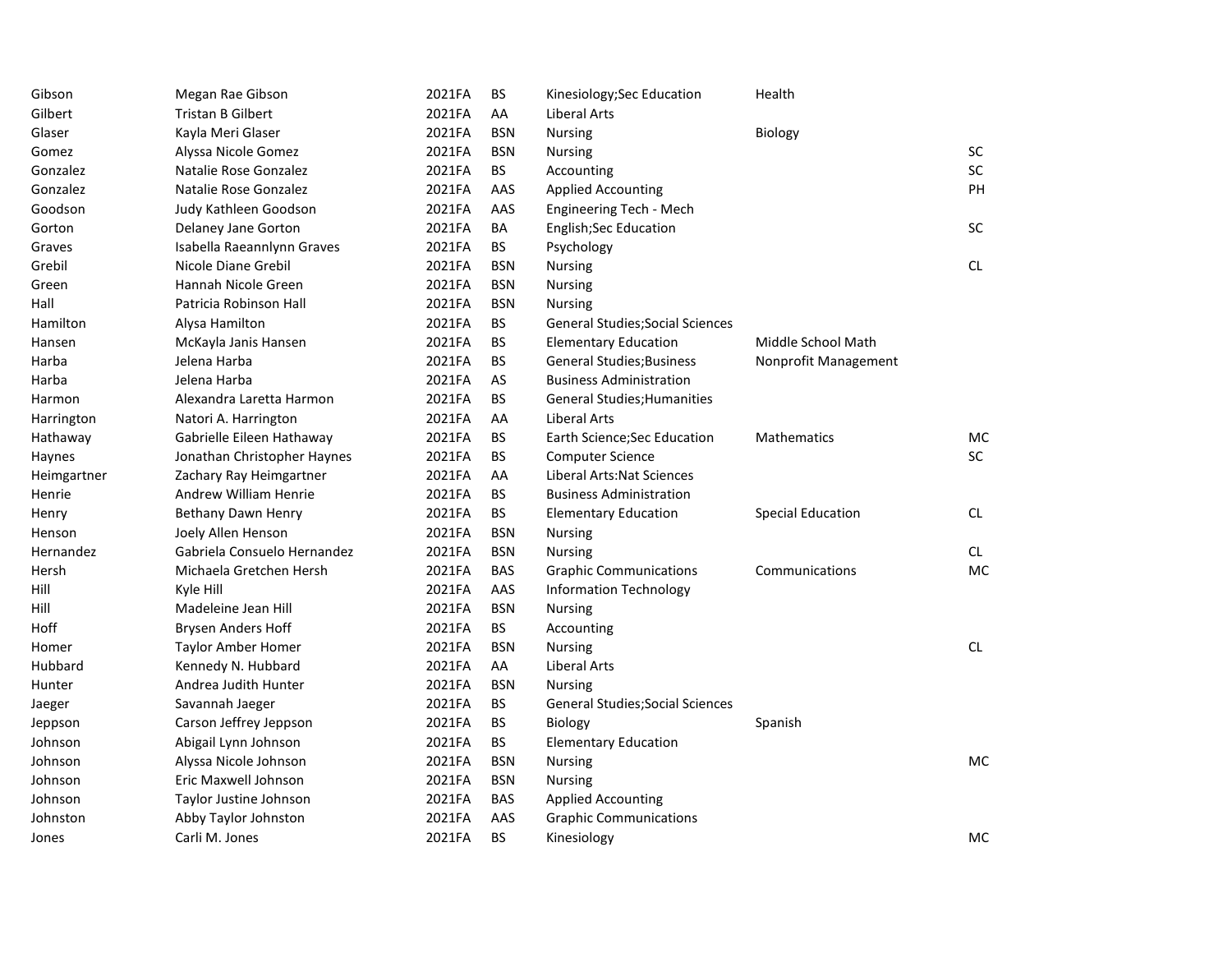|           |                              |        |             |                                         | <b>Business</b>            |           |
|-----------|------------------------------|--------|-------------|-----------------------------------------|----------------------------|-----------|
| Kalmbach  | Rebekka Kalmbach             | 2021FA | BS          | Social Sciences                         | Administration; Psychology | SC        |
| Karel     | Anthony Owen Karel           | 2021FA | <b>BAS</b>  | <b>Business Management/Marketing</b>    |                            | SC        |
| Karren    | Mandy Karren                 | 2021FA | AAS         | Early Childhood Development             |                            |           |
| Kaufman   | Kolby David Kaufman          | 2021FA | <b>ATC</b>  | Heating/Vent/AC/Refrigeration           |                            |           |
| Kelley    | Taylor Noel Kelley           | 2021FA | <b>BS</b>   | <b>Elementary Education</b>             | Literacy                   |           |
| Kennison  | Shawna Kay Kennison          | 2021FA | <b>BSN</b>  | Nursing                                 |                            |           |
| Key       | Bailey Lynn Key              | 2021FA | <b>BS</b>   | Accounting                              |                            | CL        |
| Key       | Bailey Lynn Key              | 2021FA | <b>BS</b>   | <b>Business Administration</b>          |                            | <b>CL</b> |
| King      | Ryen Andrea King             | 2021FA | <b>BSN</b>  | <b>Nursing</b>                          |                            |           |
| King      | Thor Erik King               | 2021FA | AA          | Liberal Arts: Nat Sciences              |                            |           |
| Klopatek  | Kristin Marie Klopatek       | 2021FA | <b>BS</b>   | <b>Business &amp; Communication</b>     |                            |           |
| Knight    | Alexandria Knight            | 2021FA | <b>BSN</b>  | <b>Nursing</b>                          |                            |           |
| Kozak     | Sierra Jennifer Kozak        | 2021FA | <b>BSN</b>  | <b>Nursing</b>                          |                            | <b>CL</b> |
| Le Fevre  | Shanda Le Fevre              | 2021FA | <b>BS</b>   | <b>General Business</b>                 |                            |           |
| Lewison   | Emily Jane Lewison           | 2021FA | <b>BSN</b>  | <b>Nursing</b>                          |                            |           |
| Li        | Changrui Li                  | 2021FA | <b>BS</b>   | <b>Computer Science</b>                 |                            |           |
| Lobato    | Rebecca Lobato               | 2021FA | <b>BS</b>   | Radiographic Science                    |                            |           |
| Lund      | Monica R Lund                | 2021FA | BS          | <b>Computed Tomography</b>              |                            |           |
| Lunders   | <b>Whitney Elise Lunders</b> | 2021FA | <b>BSN</b>  | <b>Nursing</b>                          |                            |           |
| MacDonald | Jackson Ryan MacDonald       | 2021FA | BS.         | <b>Business Administration</b>          | Marketing                  |           |
| Macias    | Gabriella Anette Macias      | 2021FA | <b>BSN</b>  | Nursing                                 |                            |           |
| MacMillan | Ryan MacMillan               | 2021FA | <b>BS</b>   | Kinesiology; Sec Education              |                            |           |
| Madrid    | Jeanne Lissette Madrid       | 2021FA | <b>BSN</b>  | <b>Nursing</b>                          |                            |           |
| Magee     | Lavina Naomi Magee           | 2021FA | <b>BSN</b>  | <b>Nursing</b>                          |                            |           |
| Mahaffie  | Megan Ashley Mahaffie        | 2021FA | <b>BS</b>   | <b>Computed Tomography</b>              |                            |           |
| Malakar   | Sanjay Malakar               | 2021FA | AAS         | <b>Graphic Communications</b>           |                            |           |
| Mangum    | Destiny Elizabeth Mangum     | 2021FA | <b>BS</b>   | <b>Business Administration</b>          |                            |           |
| Martin    | Elise Renee Martin           | 2021FA | <b>BSN</b>  | <b>Nursing</b>                          |                            |           |
| Martin    | Evan James Martin            | 2021FA | <b>BSN</b>  | Nursing                                 |                            |           |
| Martin    | Evan James Martin            | 2021FA | <b>ACRT</b> | Nursing Management/Leadership           |                            |           |
| Martin    | Sarah E. Martin              | 2021FA | <b>BS</b>   | <b>Business Administration</b>          |                            |           |
| Martinez  | <b>Maricarmen Martinez</b>   | 2021FA | AAS         | Early Childhood Development             |                            |           |
| Martinez  | RayKayle Louise Martinez     | 2021FA | <b>BS</b>   | Psychology                              | Nonprofit Management       |           |
| Matlosz   | Kate Ashley Matlosz          | 2021FA | <b>BSN</b>  | <b>Nursing</b>                          |                            |           |
| Maupin    | Laura Susan Maupin           | 2021FA | <b>BS</b>   | <b>General Studies; Social Sciences</b> |                            |           |
| McLemore  | Shelby Drew McLemore         | 2021FA | AA          | <b>Liberal Arts</b>                     |                            |           |
| Mehl      | Rebecca Anna Mehl            | 2021FA | <b>BSN</b>  | <b>Nursing</b>                          | English                    |           |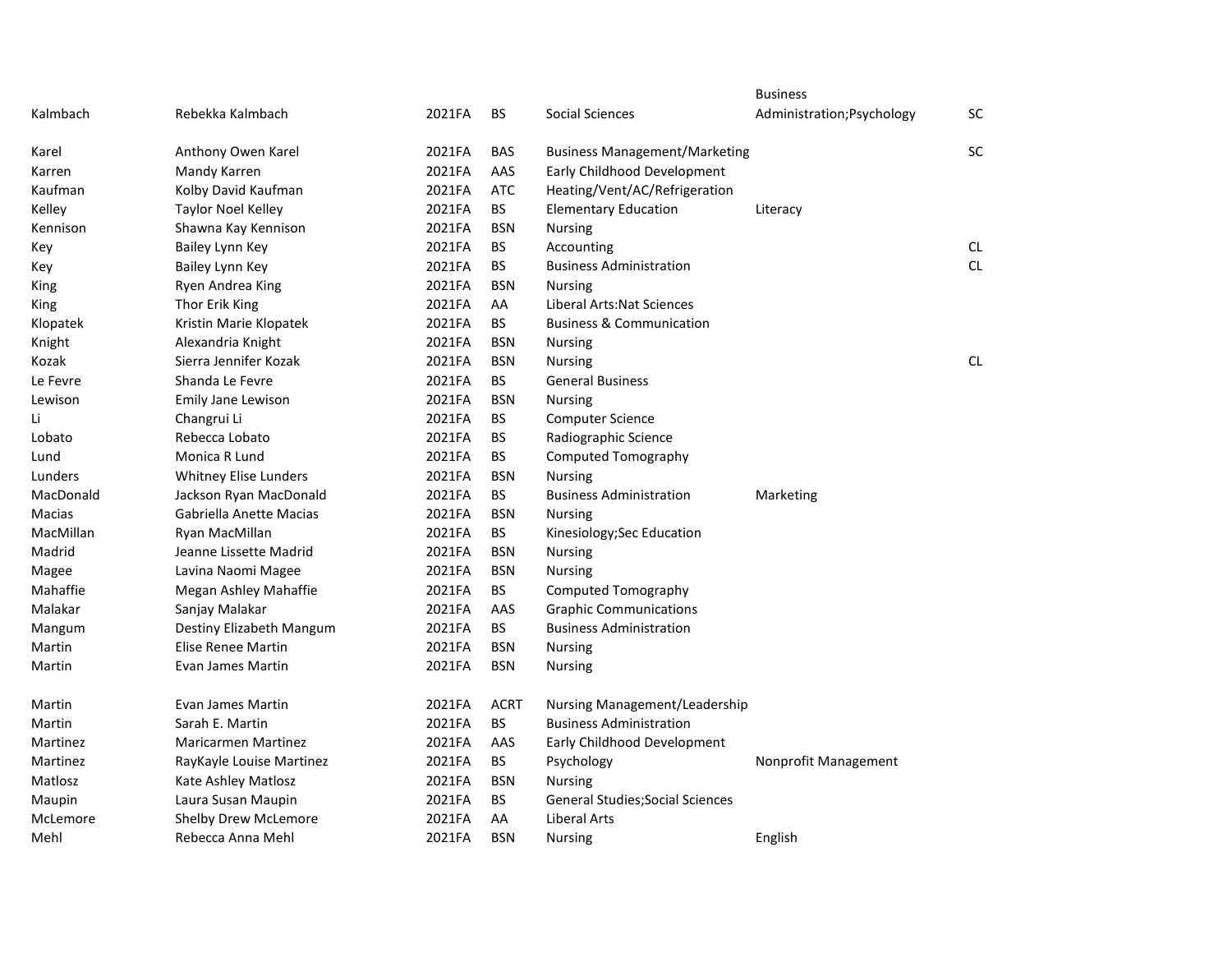| Mehl        | Rebecca Anna Mehl          | 2021FA | <b>ACRT</b> | Nursing Management/Leadership       |                    |           |
|-------------|----------------------------|--------|-------------|-------------------------------------|--------------------|-----------|
| Meservy     | Samantha Jo Meservy        | 2021FA | <b>BS</b>   | <b>Interdisciplinary Studies</b>    |                    |           |
| Mingo       | Christopher Todd Mingo     | 2021FA | AAS         | <b>Medical Assistant</b>            |                    |           |
| Mingo       | Christopher Todd Mingo     | 2021FA | <b>BAS</b>  | <b>Medical Assistant</b>            |                    |           |
| Moehrle     | Kylee Mae Moehrle          | 2021FA | <b>BSN</b>  | <b>Nursing</b>                      |                    |           |
| Moore       | Josh Taylor Moore          | 2021FA | <b>BS</b>   | History                             |                    |           |
| Moore       | Josh Taylor Moore          | 2021FA | AA          | Liberal Arts                        |                    |           |
| Moore       | Julee Dawn Moore           | 2021FA | <b>BAS</b>  | Engineering Tech - Trad             |                    | CL.       |
| Morgan      | Lauren Marie Morgan        | 2021FA | AA          | <b>Liberal Arts</b>                 |                    |           |
| Ness        | Morgan Lela Ness           | 2021FA | <b>BS</b>   | Kinesiology                         |                    |           |
| Nienhuis    | <b>Madison Nienhuis</b>    | 2021FA | <b>BS</b>   | <b>Business &amp; Communication</b> |                    | CL.       |
| Otteson     | Amy Otteson                | 2021FA | <b>BSN</b>  | <b>Nursing</b>                      |                    |           |
| Pakootas    | Dedrick Joseph Pakootas    | 2021FA | <b>BS</b>   | <b>Business Administration</b>      |                    |           |
| Palaniuk    | Rene Annette Palaniuk      | 2021FA | <b>BS</b>   | Accounting                          |                    |           |
| Palmer      | Alexandra N Palmer         | 2021FA | BS.         | <b>Elementary Education</b>         | Literacy           | MC        |
| Palmer      | Eryn Palmer                | 2021FA | <b>BSN</b>  | <b>Nursing</b>                      |                    |           |
| Parker      | Russell Ryan Parker        | 2021FA | <b>ITC</b>  | <b>Information Technology</b>       |                    |           |
| Petruchok   | Victoria Petruchok         | 2021FA | <b>BSN</b>  | <b>Nursing</b>                      |                    |           |
| Petticolas  | Konner Patrick Petticolas  | 2021FA | <b>BS</b>   | <b>Sport Administration</b>         |                    |           |
| Pettit      | Laura D Pettit             | 2021FA | AA          | Liberal Arts                        |                    |           |
| Peyron      | Victoria Marie Peyron      | 2021FA | <b>BSN</b>  | <b>Nursing</b>                      |                    |           |
| Phommachack | Roberta Phommachack        | 2021FA | <b>BSN</b>  | <b>Nursing</b>                      |                    |           |
| Power       | Kayden Ross Power          | 2021FA | <b>BSN</b>  | <b>Nursing</b>                      |                    |           |
| Prichard    | <b>Brad M Prichard</b>     | 2021FA | BS.         | <b>Sport Administration</b>         |                    |           |
| Rade        | JoAnna Jewell Rade         | 2021FA | <b>BS</b>   | <b>Business Administration</b>      |                    |           |
| Redd        | Laura Elyse Redd           | 2021FA | <b>BSN</b>  | <b>Nursing</b>                      |                    |           |
| Reza        | <b>Cristal Flores Reza</b> | 2021FA | AA          | Liberal Arts                        |                    |           |
| Rich        | Amanda Marie Rich          | 2021FA | <b>BSN</b>  | Nursing                             |                    |           |
| Roberts     | Kaley Rachelle Roberts     | 2021FA | BS          | <b>Elementary Education</b>         | Middle School Math |           |
| Robinson    | Jamie M Robinson           | 2021FA | AAS         | <b>Applied Accounting</b>           |                    |           |
| Roethle     | Mara Roethle               | 2021FA | <b>BSN</b>  | <b>Nursing</b>                      |                    |           |
| Rollins     | Jenny L. Rollins           | 2021FA | <b>BS</b>   | Accounting                          |                    |           |
| Romo        | Deanna Romo                | 2021FA | <b>BSN</b>  | <b>Nursing</b>                      |                    |           |
| Roy         | Hailie Marie Roy           | 2021FA | AA          | Liberal Arts                        |                    | <b>PH</b> |
| Ruffing     | Jessica Ruffing            | 2021FA | <b>BS</b>   | <b>Biology</b>                      |                    | МC        |
| Sabo        | Victoria Cassondra Sabo    | 2021FA | <b>BS</b>   | <b>Business Administration</b>      | Economics          |           |
| Salisbury   | Aminata Bijou Salisbury    | 2021FA | <b>BS</b>   | <b>Business Administration</b>      |                    |           |
| Sanchez     | <b>Bianca Sanchez</b>      | 2021FA | <b>BS</b>   | <b>Elementary Education</b>         | Middle School Math | MC        |
| Sanchez     | Oscar Abrahm Sanchez       | 2021FA | AA          | <b>Liberal Arts</b>                 |                    |           |
| Sanders     | Hayley Elizabeth Sanders   | 2021FA | <b>BSN</b>  | <b>Nursing</b>                      |                    | <b>CL</b> |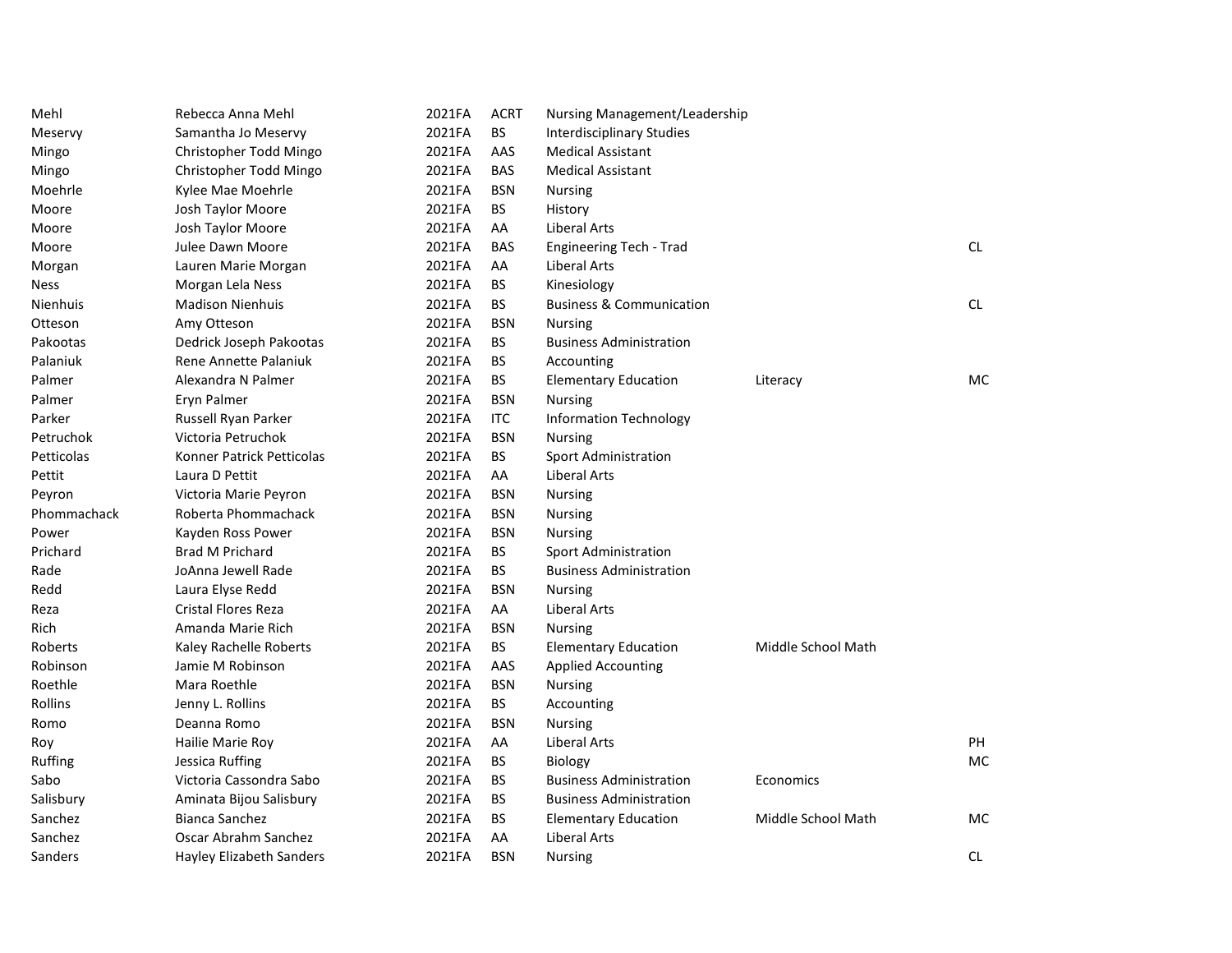| Sargent     | Jadyn L Sargent                 | 2021FA | <b>BSW</b>  | Social Work                          |                    |           |
|-------------|---------------------------------|--------|-------------|--------------------------------------|--------------------|-----------|
| Scarano     | Magnus Christopher Race Scarano | 2021FA | AAS         | <b>Industrial Electronics</b>        |                    |           |
| Schaffer    | Alyssa N Schaffer               | 2021FA | <b>BAS</b>  | Paralegal                            | Pre-Law            |           |
| Schaffer    | Alyssa N Schaffer               | 2021FA | AAS         | Paralegal                            |                    |           |
| Schalk      | Dana Schalk                     | 2021FA | <b>BSN</b>  | <b>Nursing</b>                       |                    |           |
| Schmidt     | Lindsay Anne Schmidt            | 2021FA | <b>BSN</b>  | Nursing                              | Psychology         |           |
| Schneider   | Emma Brielle Schneider          | 2021FA | BA          | <b>English;Sec Education</b>         | History            | <b>SC</b> |
| Schoenfeldt | Sierra Grace Schoenfeldt        | 2021FA | <b>BS</b>   | <b>Elementary Education</b>          | Middle School Math | <b>SC</b> |
| Schultz     | Anaia Celeste Schultz           | 2021FA | <b>BSN</b>  | <b>Nursing</b>                       |                    |           |
| Schulze     | Michael Wayne Schulze           | 2021FA | BS.         | Accounting                           |                    |           |
| Sheppard    | Hannah Lee Sheppard             | 2021FA | <b>BS</b>   | <b>Elementary Education</b>          | Literacy           |           |
| Simpson     | <b>Ethan Simpson</b>            | 2021FA | <b>BS</b>   | <b>Computer Science</b>              |                    |           |
| Spangle     | Amanda Lynn Spangle             | 2021FA | <b>BSN</b>  | <b>Nursing</b>                       |                    | <b>CL</b> |
| Spaugh      | <b>Benton Spaugh</b>            | 2021FA | <b>BAS</b>  | <b>CNC Machining Technology</b>      |                    |           |
| Spencer     | Laura Spencer                   | 2021FA | <b>BSN</b>  | <b>Nursing</b>                       |                    |           |
| Stevens     | <b>Jillian Marie Stevens</b>    | 2021FA | AAS         | <b>Business Management/Marketing</b> |                    |           |
| Stryhas     | Lindsay Allison Stryhas         | 2021FA | <b>BSN</b>  | <b>Nursing</b>                       |                    |           |
| Stryhas     | Lindsay Allison Stryhas         | 2021FA | <b>ACRT</b> | Nursing Management/Leadership        |                    |           |
| Sweley      | Shea Thomas Sweley              | 2021FA | BS.         | <b>Elementary Education</b>          | Literacy           |           |
| Takeda      | Mie Takeda                      | 2021FA | BS          | Psychology                           |                    | <b>CL</b> |
| Terry       | Cameron P Terry                 | 2021FA | <b>BS</b>   | <b>Business Administration</b>       |                    |           |
| Tibbits     | <b>Megan Sierra Tibbits</b>     | 2021FA | BS          | Biology                              | Spanish            |           |
| VanNess     | Sierra Michelle VanNess         | 2021FA | <b>BS</b>   | Psychology                           |                    |           |
| Vaudreuil   | Stephen Robert Vaudreuil        | 2021FA | <b>BS</b>   | <b>Business Administration</b>       |                    |           |
| Vincent     | Claritza Vincent                | 2021FA | BS          | <b>Business Administration</b>       | Mathematics        | CL.       |
| Vincent     | Claritza Vincent                | 2021FA | AA          | Liberal Arts                         |                    | PH        |
| Walker      | Alicia Walker                   | 2021FA | <b>BSN</b>  | Nursing                              |                    |           |
| Wall        | Traci Ann Marie Wall            | 2021FA | BS.         | <b>Business &amp; Communication</b>  |                    | <b>CL</b> |
| Wallace     | Dannica Haven Wallace           | 2021FA | <b>BAS</b>  | Applied Technology                   |                    |           |
| Ward        | Samuel Kent Ward                | 2021FA | AAS         | <b>Graphic Communications</b>        |                    |           |
| Warren      | Alison Para Warren              | 2021FA | <b>BSN</b>  | <b>Nursing</b>                       |                    |           |
| Webber      | Kyle Wallace Webber             | 2021FA | AAS         | <b>Information Technology</b>        |                    |           |
| Weinrich    | Luke Weinrich                   | 2021FA | <b>BSN</b>  | Nursing                              |                    | <b>CL</b> |
| Weller      | Jessica Elizabeth Weller        | 2021FA | BA          | <b>General Studies; Humanities</b>   | Spanish            |           |
| West        | Sean Philip West                | 2021FA | <b>BSN</b>  | <b>Nursing</b>                       |                    | MC        |
| West        | Seth Braden West                | 2021FA | AA          | Justice Studies                      |                    |           |
| Wiebusch    | Amy Wiebusch                    | 2021FA | <b>BSN</b>  | <b>Nursing</b>                       |                    |           |
| Williams    | <b>Daniel Mathew Williams</b>   | 2021FA | <b>BS</b>   | Kinesiology                          |                    |           |
| Wilstead    | Kaleb Wilstead                  | 2021FA | <b>BSN</b>  | <b>Nursing</b>                       |                    |           |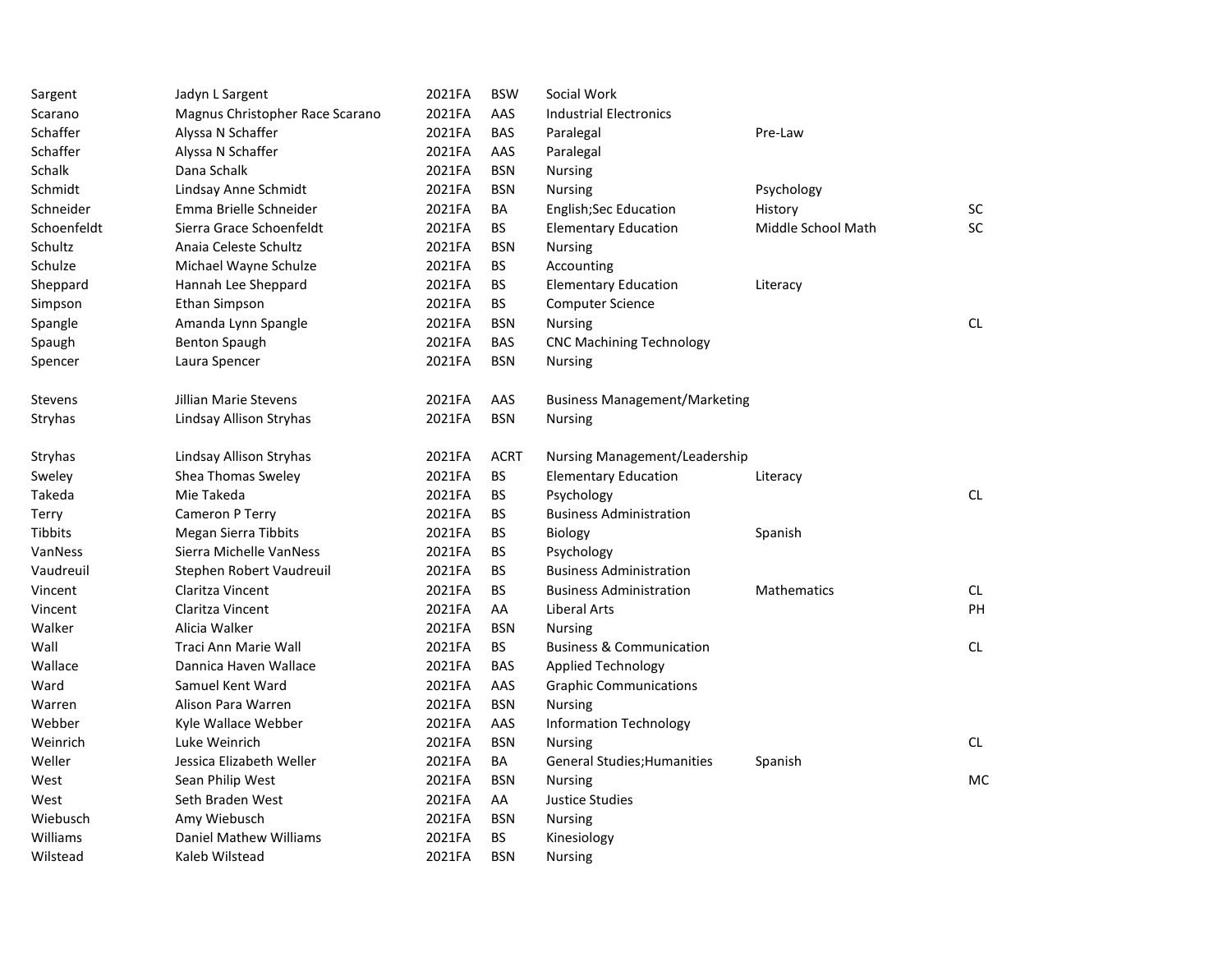| Wimer   | Josephine C Wimer       | 2021FA | <b>BS</b>   | <b>Business Administration</b>       | Marketing                  |           |
|---------|-------------------------|--------|-------------|--------------------------------------|----------------------------|-----------|
| Winter  | Chantal Winter          | 2021FA | AAS         | <b>Business Management/Marketing</b> |                            |           |
| Wohlman | Hailey Anne Wohlman     | 2021FA | <b>BSN</b>  | <b>Nursing</b>                       |                            | <b>CL</b> |
| Wood    | Desirae N. Wood         | 2021FA | AAS         | <b>Applied Accounting</b>            |                            |           |
| Wood    | Sydney M Beeson         | 2021FA | <b>BAS</b>  | Early Childhood Development          | Early Childhood Special Ed | <b>SC</b> |
| Woolsey | Tyler James Woolsey     | 2021FA | <b>BAS</b>  | <b>Information Technology</b>        |                            |           |
| Wright  | Brianna Michelle Wright | 2021FA | <b>BSN</b>  | <b>Nursing</b>                       |                            |           |
| Wright  | Brianna Michelle Wright | 2021FA | <b>ACRT</b> | Nursing Management/Leadership        |                            |           |
| Zhu     | Zitong Zhu              | 2021FA | BS          | <b>General Studies</b> ; Business    |                            |           |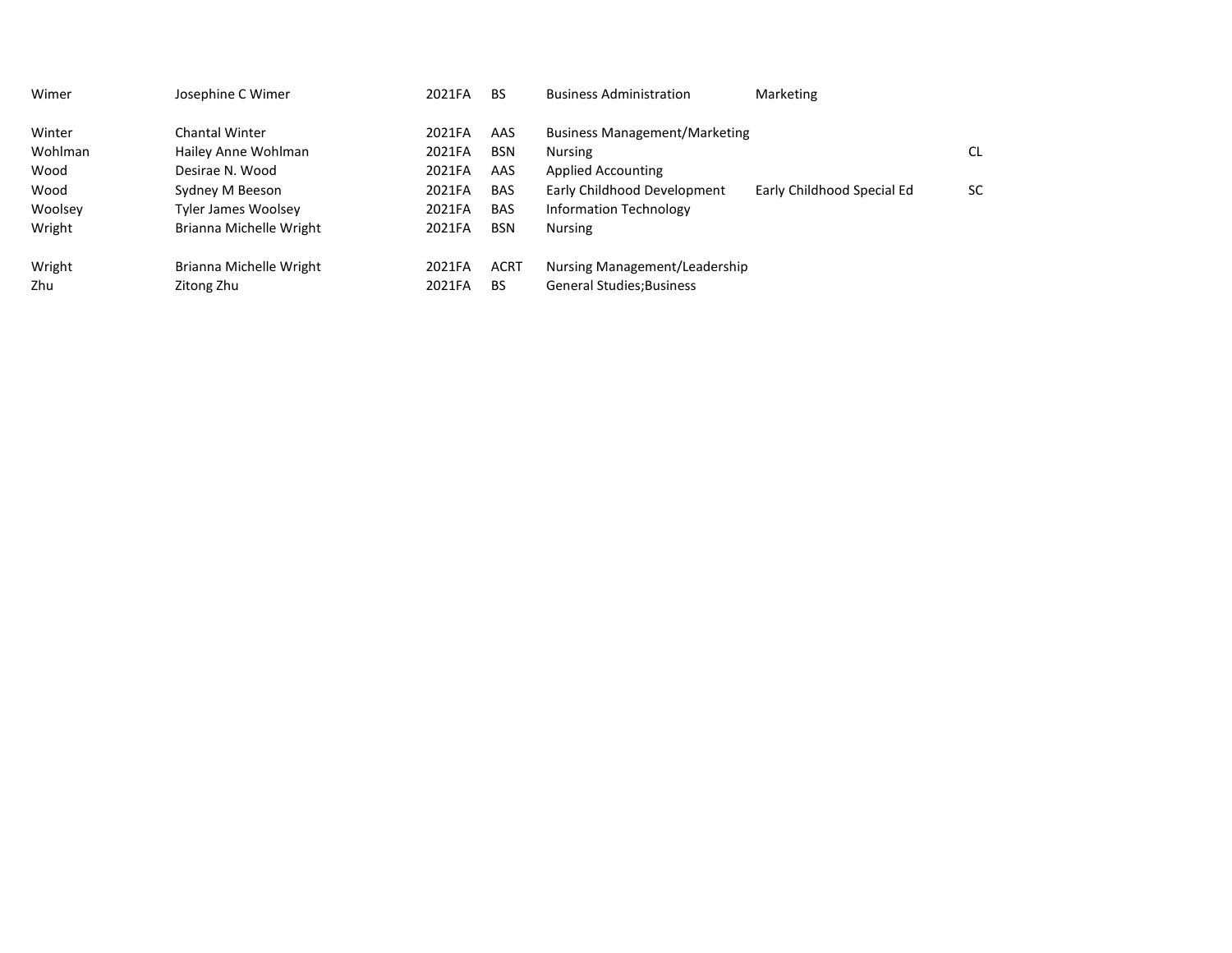## **Hometown**

Hayden, Idaho Orofino, Idaho Lewiston, Idaho Lewiston, ID

Rathdrum, Idaho Spirit Lake, Idaho Idaho Falls, ID

Clarkston, Washington Washington Lewiston, ID Meridian, Idaho Payette, ID Meridian, Idaho Imbler, Oregon Lewiston Idaho Clarkston Washington Athol Idaho

Athol Idaho Lewiston, Idaho Middleton, ID Bothell, WA Post Falls, ID Middleton, Idaho

Clarkston, Washington Garden Valley, Idaho Boise, ID Coeur d'Alene, ID Lewiston, Idaho Lewiston, Idaho Nezperce, Idaho Lewiston, Idaho Caldwell, ID Caldwell, ID Hauser, ID Pomeroy Washington Lewiston, Idaho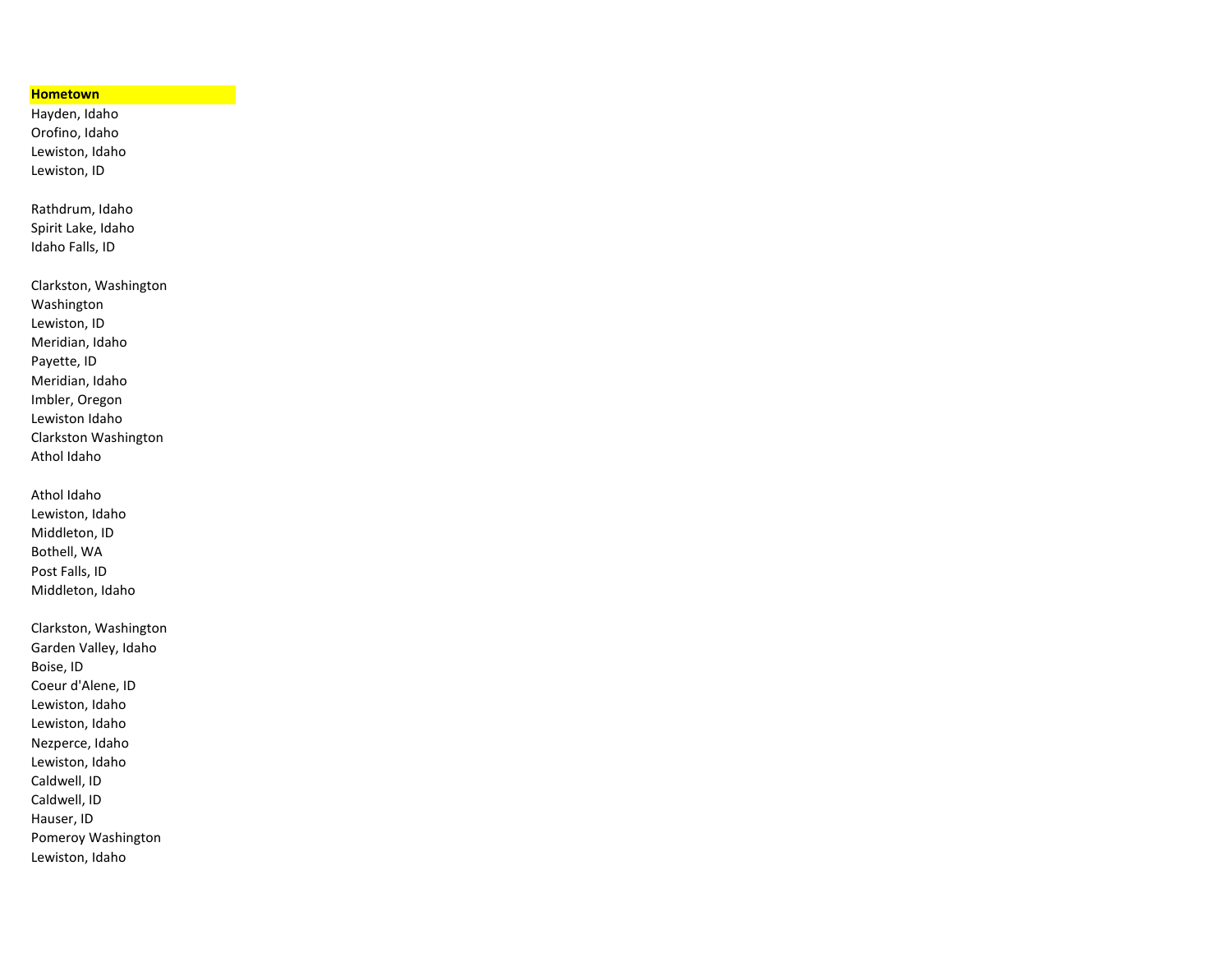Watsonville California Watsonville, California Watsonville, California Potlatch, Idaho Potlatch, Idaho Kendrick, Idaho Lewiston Idaho Lewistion, ID Clarkston, Washington Kamiah, Idaho Kuna Idaho Nampa, Idaho Nampa, Idaho Lewiston, Idaho Athol, ID Lewiston, Idaho Clarkston Washington Mountain Home, ID Moscow, ID Lewiston, Idaho Bonners Ferry, Idaho Jerome, ID Sao Paulo, Brazil California Banning, California Fresno, Ca Priest River, ID Weippe, Idaho Sandpoint, Idaho St. Maries, ID 83861 Eagle, Idaho Garden Valley, Idaho Lewiston Coeur d' Alene ID Idaho Falls Lewiston, Idaho Coeur d' Alene Bucyrus, Missouri Parma, Idaho Boise, Idaho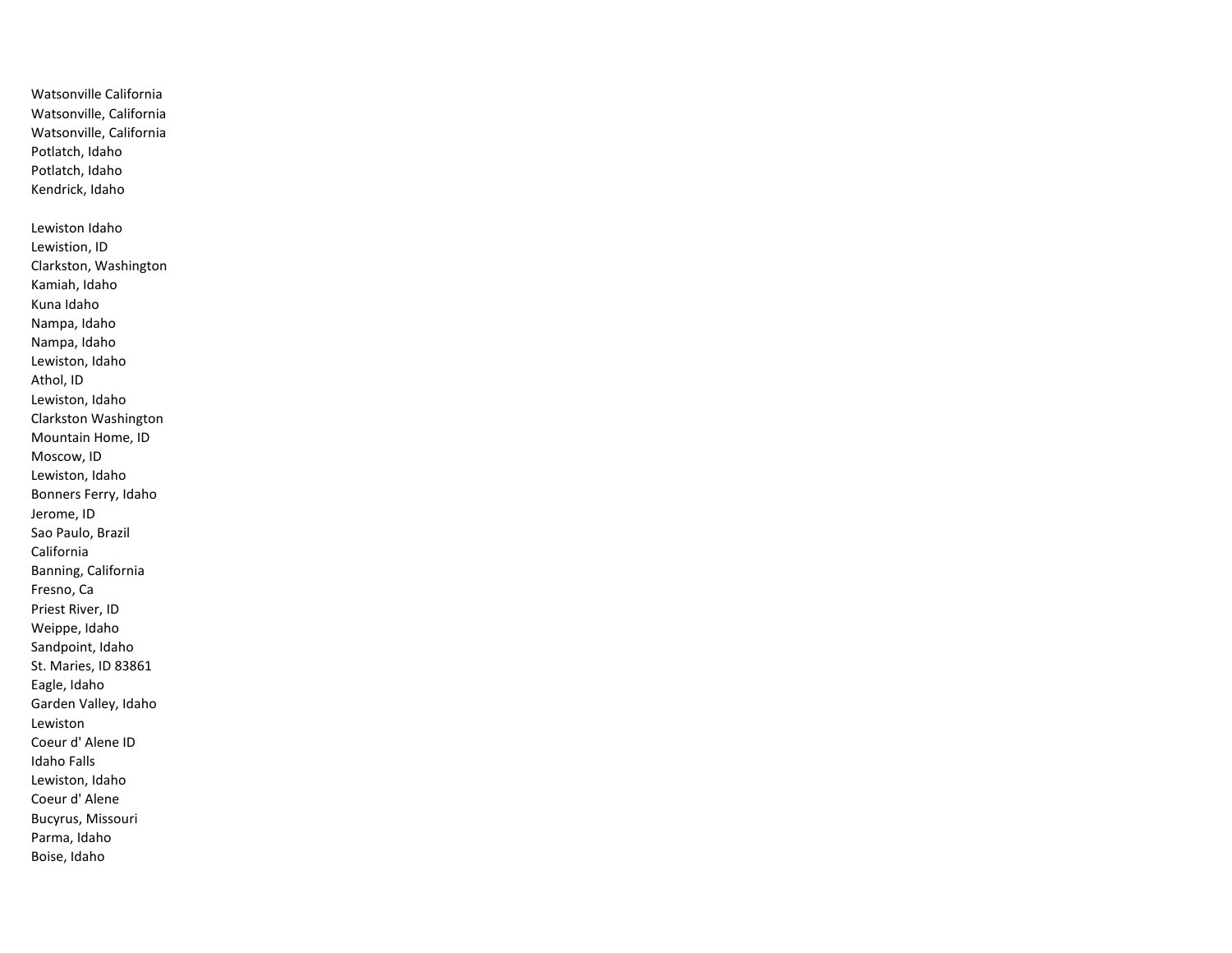Hoquiam Washington Rigby, Idaho Opotiki, New Zealand Weiser Idaho Bonners Ferry, Idaho Bonners Ferry, Idaho Deary Idaho Rathdrum, Idaho Clarkston, Washington Benton City, Washington Boise, Idaho Post Falls, ID Post Falls, ID Post Falls, Idaho Meridian, Idaho Meridian, Idaho Kimberly, Idaho Kamiah, Idaho Kailua Kona Hawaii Lewiston, Idaho Lewiston, Idaho Lewiston, Idaho Lewsiton, Idaho Hayden Idaho Glenns Ferry, Idaho Lewiston, ID Clarkston Eagle, Idaho Lewiston, ID Nampa Lewiston, ID Burley, Idaho coeur d alene, ID Lewiston ID Cashmere, WA Clarkston, WA Spokane, WA Sedro Woolley, Washington Hermiston Oregon Kennewick, WA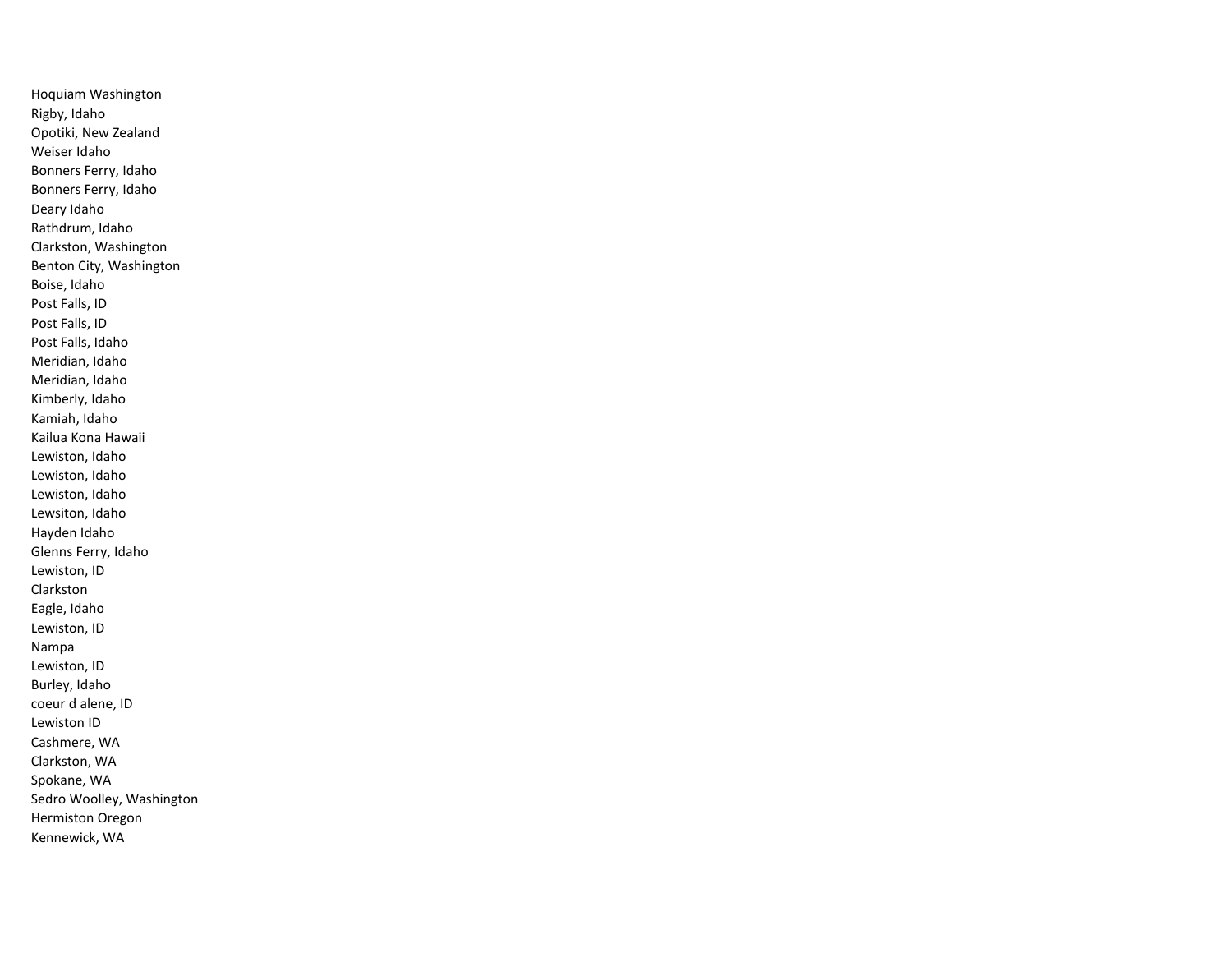Stuttgart, Germany

Cottonwood, Idaho Star, Idaho Lewiston ID Lewiston, Idaho Richfield, Idaho Lewiston, ID Lewiston, ID Clarkston, Washington Viola, Idaho Rathdrum, Idaho Dietrich ID Coeur dÆ Alene, Idaho Nampa, ID Dayton, WA Beijing Idaho Lewiston, Id Idaho Hayden, Idaho Caldwell Idaho Lewiston ID Hayden, Idaho Lewiston, ID Clarkston, WA Kathmandu, Nepal Orofino, Idaho/ID Moscow, ID Woodridge, Illinois Woodridge, Illinois Coeur D Alene, Idaho Mountain Home Idaho CLARKSTON, WA

Sandpoint, ID Melba, Idaho

Athol, Idaho

Meridian, Idaho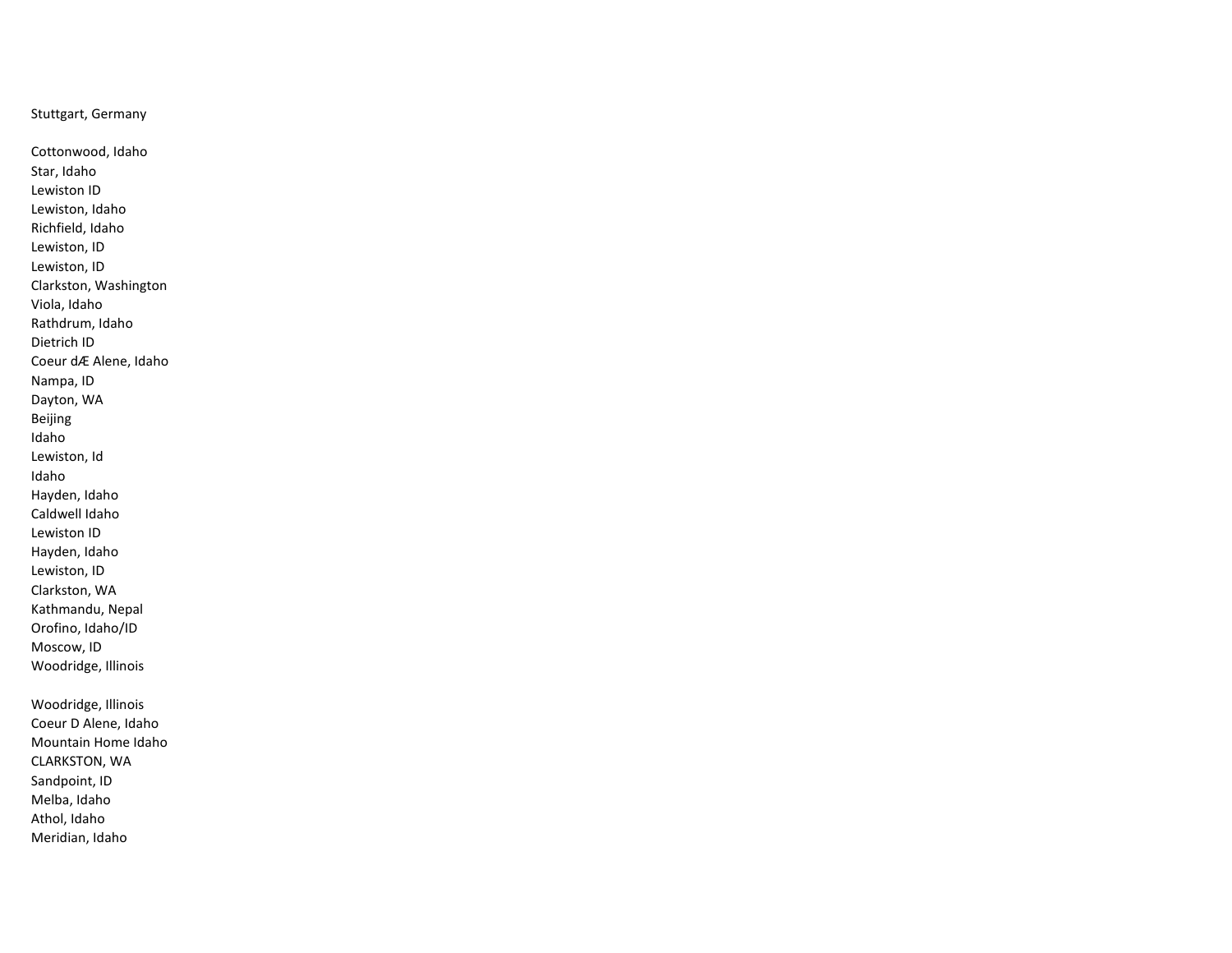Meridian, Idaho Roberts, ID Clarkston, WA Clarkston, WA Lewiston, ID Lewiston, ID Lewiston, ID Lewiston, ID Kendrick, Idaho Spokane, WA Philipsburg, Montana Deer Park, Washington Inchelium, Washington Hayden, Idaho Coeur d'Alene, Idaho Sandpoint, Idaho Lewiston Idaho Meridian Idaho Coeur d'Alene Asotin, WA Spokane Valley Washington Seattle, WA Dietrich, Idaho Effingham, Illinois Hayden, Idaho Lewiston, ID Vale, Oregon Hailey, Idaho Hayden, Idaho ASOTIN WA Spokane Washington Kellogg Jerome, Idaho Kooskia, Idaho Mtn. Home Lewiston, Idaho post falls Nampa, ID Hammett, Idaho Halfway, Oregon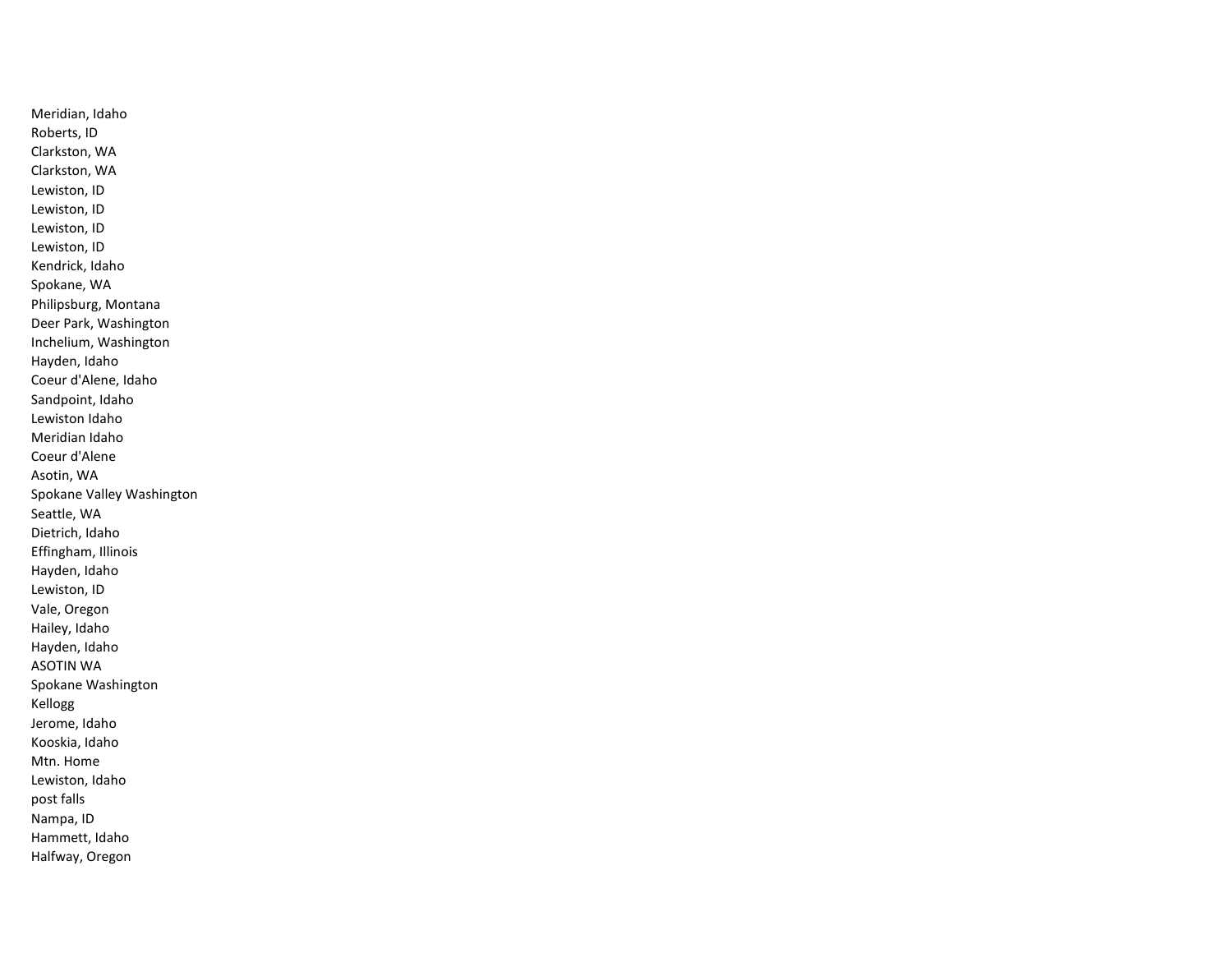Coeur d'Alene Idaho Clarkston Hayden, Idaho Hayden, Idaho Spokane, Washington Kendrick, ID Lewiston Idaho Clarkston, WA Boise, ID Post Falls, ID Osburn, Idaho Lewiston ID Clovis, California Weiser, Idaho Coeur D Alene, Idaho Priest River, ID Kooskia, Idaho Kooskia, Idaho Meridian, ID Hyogo, Japan Waitsburg, WA Lewiston Idaho Clarkston Washington Coeur d'Alene, Idaho Winchester, ID Winchester, ID Sandpoint, Idaho Spirit Lake Idaho Rathdrum, ID kooskia, ID Spokane, Washington Troy Idaho Los Angeles, California Moscow, Idaho Lewiston, ID Mountain Home Idaho Hayden, ID Los Angeles CA Twin Falls, Idaho